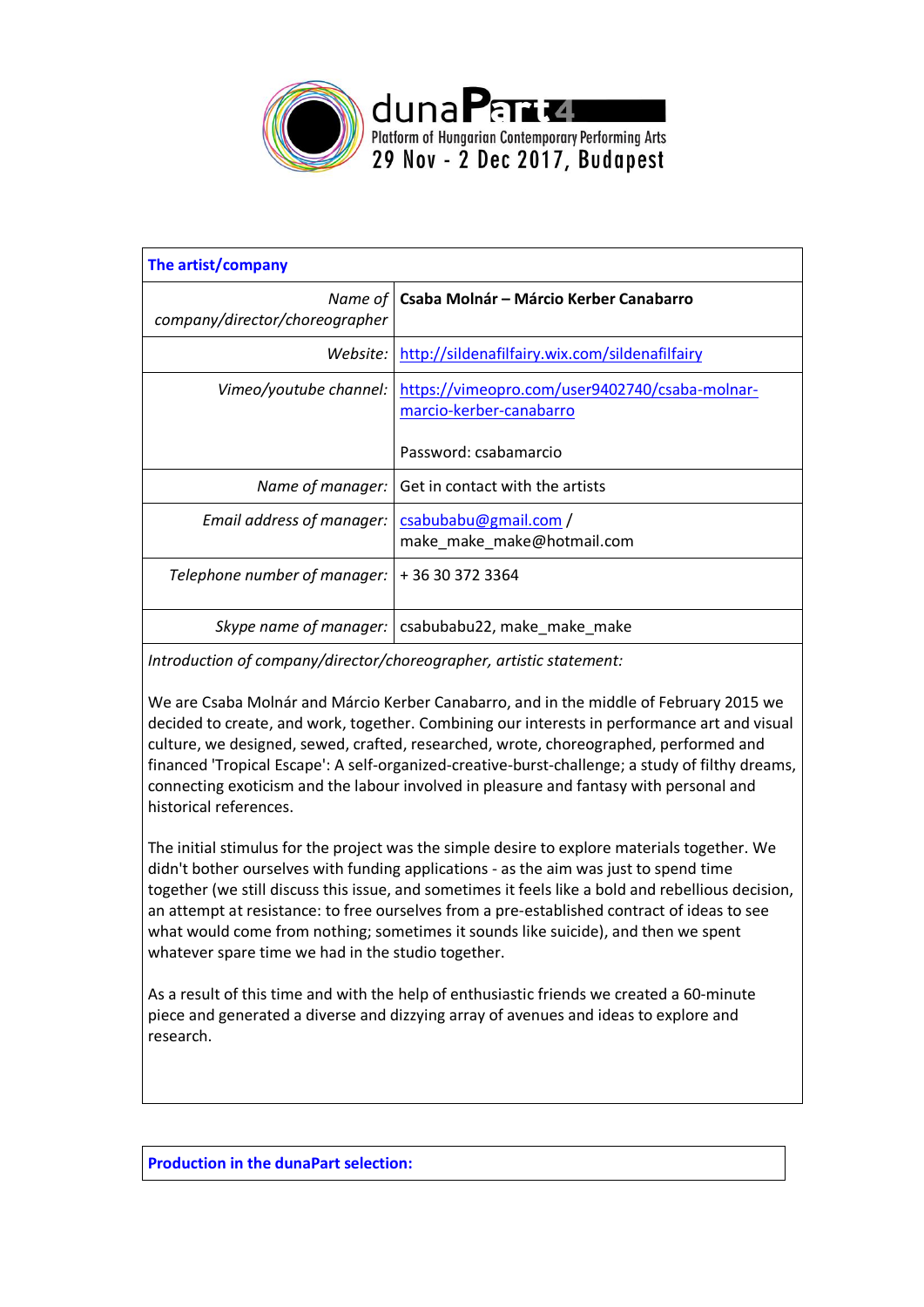

dunaPart4 Platform of Hungarian Contemporary Performing Arts<br>29 Nov - 2 Dec 2017, Budapest

| Title of production:                                                             | <b>TROPICAL ESCAPE</b>                                                                                                                                  |                                                             |  |  |
|----------------------------------------------------------------------------------|---------------------------------------------------------------------------------------------------------------------------------------------------------|-------------------------------------------------------------|--|--|
| Year and place of premiere:                                                      |                                                                                                                                                         | 2015, ARTUS / BUDAPET                                       |  |  |
| Length:                                                                          | 55 min                                                                                                                                                  |                                                             |  |  |
| Cast, creative team:                                                             |                                                                                                                                                         | Csaba Molnár / Márcio Kerber Canabarro                      |  |  |
| Link to the trailer:                                                             | -escape                                                                                                                                                 | http://sildenafilfairy.wixsite.com/sildenafilfairy/tropical |  |  |
| Link to the full length recording-<br>with password if applicable:               | https://vimeo.com/214468601<br>Password: TROPICATS                                                                                                      |                                                             |  |  |
| Supporters:                                                                      | Artus Studio, SÍN Arts and Culture Centre, New<br>Performing Arts Foundation                                                                            |                                                             |  |  |
| Past international tours and<br>festival presentations<br>(venue/festival, city) | Artus Studio - Budapest (HU)<br>SIN ARTS - Budapest (HU)<br>Ponderosa-Stolzenhagen (DE)<br>DOCK 11 - Berlin (DE)<br>IPAF - Warehouse9 - Copenhagen (DK) |                                                             |  |  |
| Number of performers:                                                            | $\mathcal{P}$                                                                                                                                           |                                                             |  |  |
| Total number of people on tour:                                                  | 3                                                                                                                                                       |                                                             |  |  |
| <b>Basic technical requirements</b>                                              |                                                                                                                                                         |                                                             |  |  |
| Size of stage (width x depth x height)                                           |                                                                                                                                                         | 10 M X 16 M X 5,50 M                                        |  |  |
| Scale of venue (small/medium/large)                                              |                                                                                                                                                         | Medium                                                      |  |  |
| Length of setup and strike:                                                      |                                                                                                                                                         | Set up: 8h - Strike 3h                                      |  |  |
| Any particular technical requirement:                                            |                                                                                                                                                         | Vacuum cleaner able to suck water, for strike<br>down       |  |  |

*Synopsis/Description of performance:*

Escapism as alternative resistance; escape not to surrender, but escape as rejection of the dominant normative order and as a way to survive it. The piece is a study of filthy dreams, connecting exoticism and the labour involved in pleasure and fantasy with personal and historical references. "Tropical Escape" is the first collaborative project between Csaba Molnár and Márcio Kerber Canabarro. In 2016 the piece was awarded The Laban Prize for Choreography in Hungary.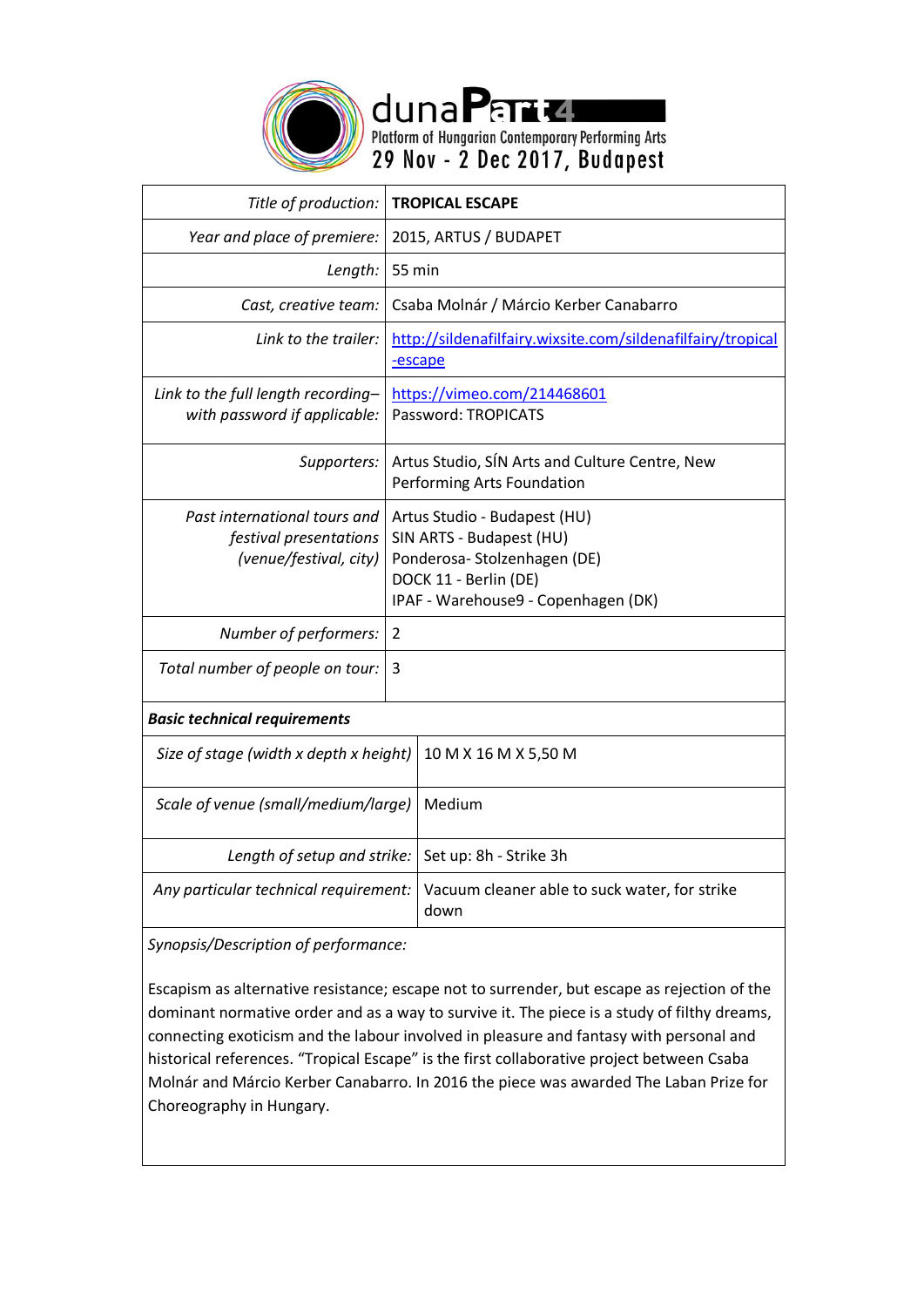

## *Review extracts with:*

*[http://docs.wixstatic.com/ugd/2d8297\\_fb1f8143d5e64229948076015feab2f2.pdf](http://docs.wixstatic.com/ugd/2d8297_fb1f8143d5e64229948076015feab2f2.pdf)*

*<http://sildenafilfairy.wixsite.com/sildenafilfairy/tropical-escape> - scroll down for access*

## **Other productions currently on tour No 1:**

| Title of production:                                                             |                                                                                                                   | <b>WINTER JOURNEY</b>                                                |  |  |
|----------------------------------------------------------------------------------|-------------------------------------------------------------------------------------------------------------------|----------------------------------------------------------------------|--|--|
| Year and place of premiere:                                                      | 2015 TRANZIT / BUDAPEST                                                                                           |                                                                      |  |  |
| Length:                                                                          | 60 min                                                                                                            |                                                                      |  |  |
| Cast, creative team:                                                             |                                                                                                                   | Csaba Molnár / Márcio Kerber Canabarro                               |  |  |
| Link to the full length recording-<br>with password if applicable:               |                                                                                                                   | https://vimeo.com/214495343                                          |  |  |
|                                                                                  |                                                                                                                   | password: WINTERJOURNEY2016                                          |  |  |
| Supporters:                                                                      |                                                                                                                   | tranzit.hu, SIN Arts and Culture Centre, Imre Vass                   |  |  |
| Past international tours and<br>festival presentations<br>(venue/festival, city) | tranzit.hu - Budapest (HU)<br>NEXT - Trafó House of Contemporary Arts - Budapest<br>(HU)<br>DOCK 11 - Berlin (DE) |                                                                      |  |  |
| Number of performers:                                                            | 2                                                                                                                 |                                                                      |  |  |
| Total number of people on tour:                                                  | 3                                                                                                                 |                                                                      |  |  |
| <b>Basic technical requirements</b>                                              |                                                                                                                   |                                                                      |  |  |
| Size of stage (width x depth x height)                                           |                                                                                                                   | adaptable to various spaces, originally created for<br>a art gallery |  |  |
| Scale of venue (small/medium/large)                                              |                                                                                                                   | Adaptable                                                            |  |  |
| Length of setup and strike:                                                      |                                                                                                                   | set up: 6h, strike: 2h                                               |  |  |
| Any particular technical requirement:                                            |                                                                                                                   | ventilator                                                           |  |  |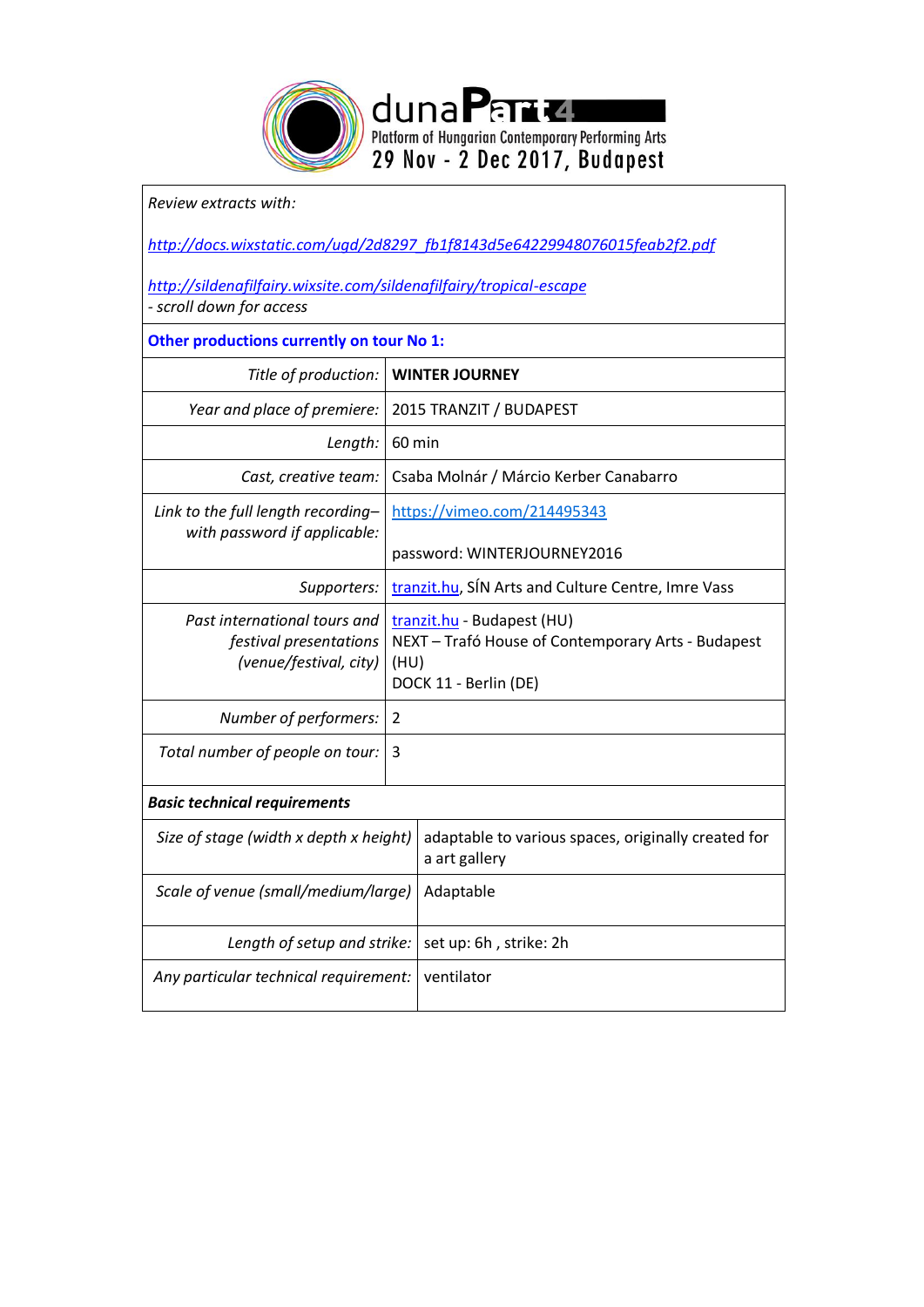

*Synopsis/Description of performance:*

Winer Journey the second creation from Csaba Molnar and Marcio Canabarro is a performance that looks for ways of intensifying the sensorial experience of the viewer, reaching beyond the dance field. This time they depart by the wish to create a piece for a gallery space, having the chance to immerse the audience in the universe that is being created, once the viewer stands right where the actions happen.

*Reviews:*

find links here <http://sildenafilfairy.wixsite.com/sildenafilfairy/winter-journey>

| Other production currently on tour No 2:                                         |                                                                                               |  |  |  |
|----------------------------------------------------------------------------------|-----------------------------------------------------------------------------------------------|--|--|--|
| Title of production:                                                             | <b>EYE CANDY</b>                                                                              |  |  |  |
| Year and place of premiere:                                                      | 2015, AURORA / BUDAPEST                                                                       |  |  |  |
| Length:                                                                          | <b>15 MIN</b>                                                                                 |  |  |  |
| Place of premiere:                                                               | <b>BUDAPEST (HU)</b>                                                                          |  |  |  |
| Cast, creative team:                                                             | Csaba Molnár / Márcio Kerber Canabarro                                                        |  |  |  |
| Link to the full length recording-<br>with password if applicable:               | https://vimeo.com/214495343<br>Password: WINTERJOURNEY2016                                    |  |  |  |
| Past international tours and<br>festival presentations<br>(venue/festival, city) | Aurora - Budapest (HU)<br>Off Bienalle - Budapest (HU)<br>IPAF - Warehouse9 - Copenhagen (DK) |  |  |  |
| Number of performers:                                                            | 2                                                                                             |  |  |  |
| Total number of people on tour:                                                  | $\overline{2}$                                                                                |  |  |  |
| <b>Basic technical requirements</b>                                              |                                                                                               |  |  |  |
| Size of stage (width x depth x height)                                           | possible for any room.                                                                        |  |  |  |
| Scale of venue (small/medium/large)                                              | small                                                                                         |  |  |  |
| Length of setup and strike:                                                      | setup: 4h, strike down: 1h                                                                    |  |  |  |